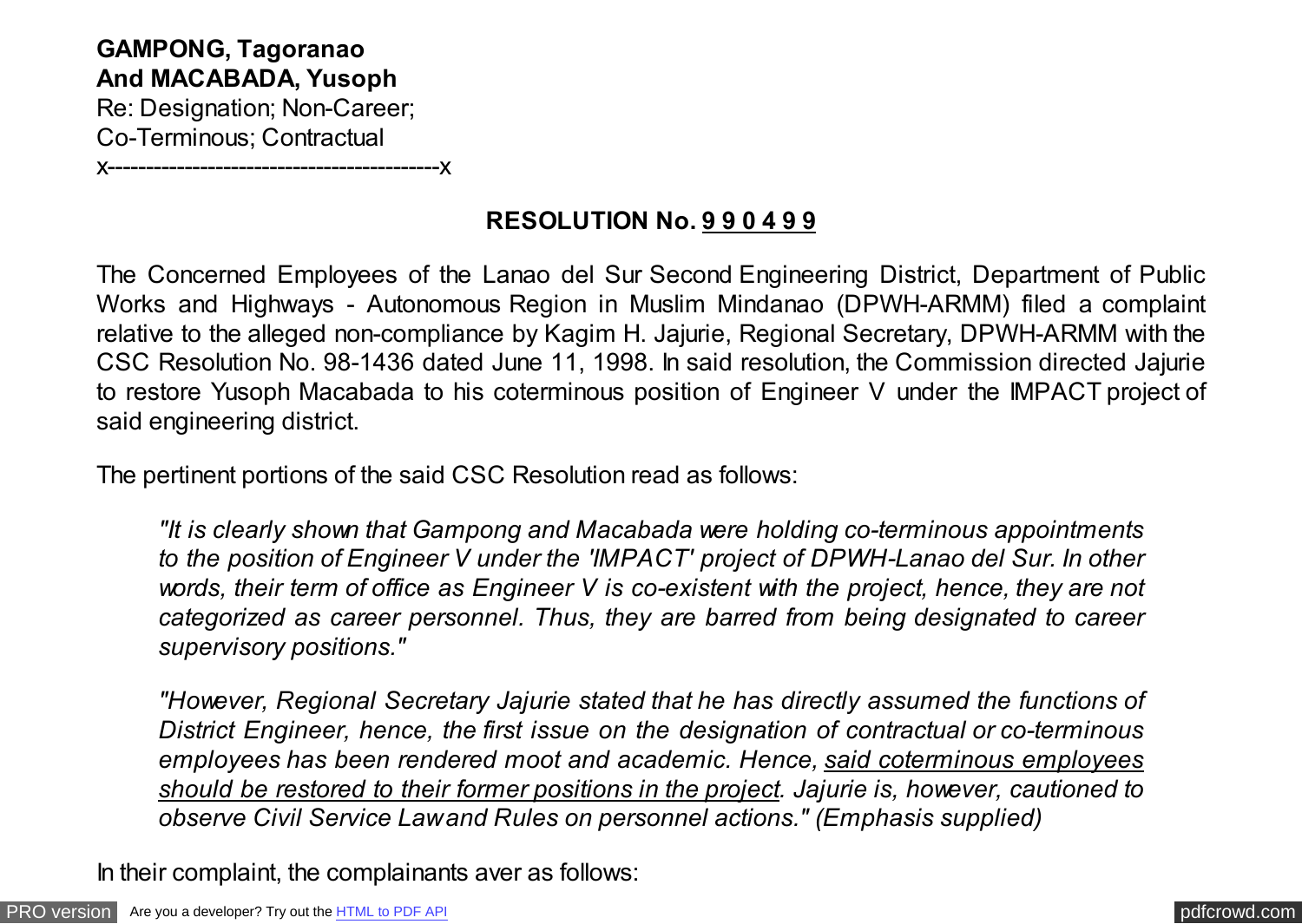*"7. Secretary Kagim Jajurie, despite the two resolutions/orders mentioned in the foregoing by CSRO No, XII dated August 18, 1997 and the CSC-Central Office, Quezon City, No. 981436 dated June 11, 1998, deliberately continue to fail the enforcement of the two orders to restore Yusoph Macabada*

Gampong, T, et al../p2

x---------------------------x

*to his former position and function in the IMPACT project whereupon his appointment is co-terminous and co-existent;*

*"8. Secretary Jajurie did not and has never actually and directly assumed the Office and Functions of the District Engineer in the Lanao del Sur Second Engineering District since the designation of Engineer Macabada;*

*"9. Secretary Jajurie assumed the Office of District Engineer in the Lanao del Sur Second Engineering District only by name in a paper memorandum indirectly circumventing the law and the resolutions/orders by the Civil Service Commission;*

*"10. Engineer Yusoph Macabada had never ceased or desisted or had been interrupted to act as Acting District Engineer in the Lanao del Sur Second Engineering District;*

*"11. Secretary Jajurie unceasingly and continuously continue to circumvent and defy the two orders of the CSC to restore Engineer Macabada to his position/function in the IMPACT projects. On the other hand, he deliberately and continuously allowed Engineer Macabada to function his unlawful and nullified designation as Acting District Engineer;*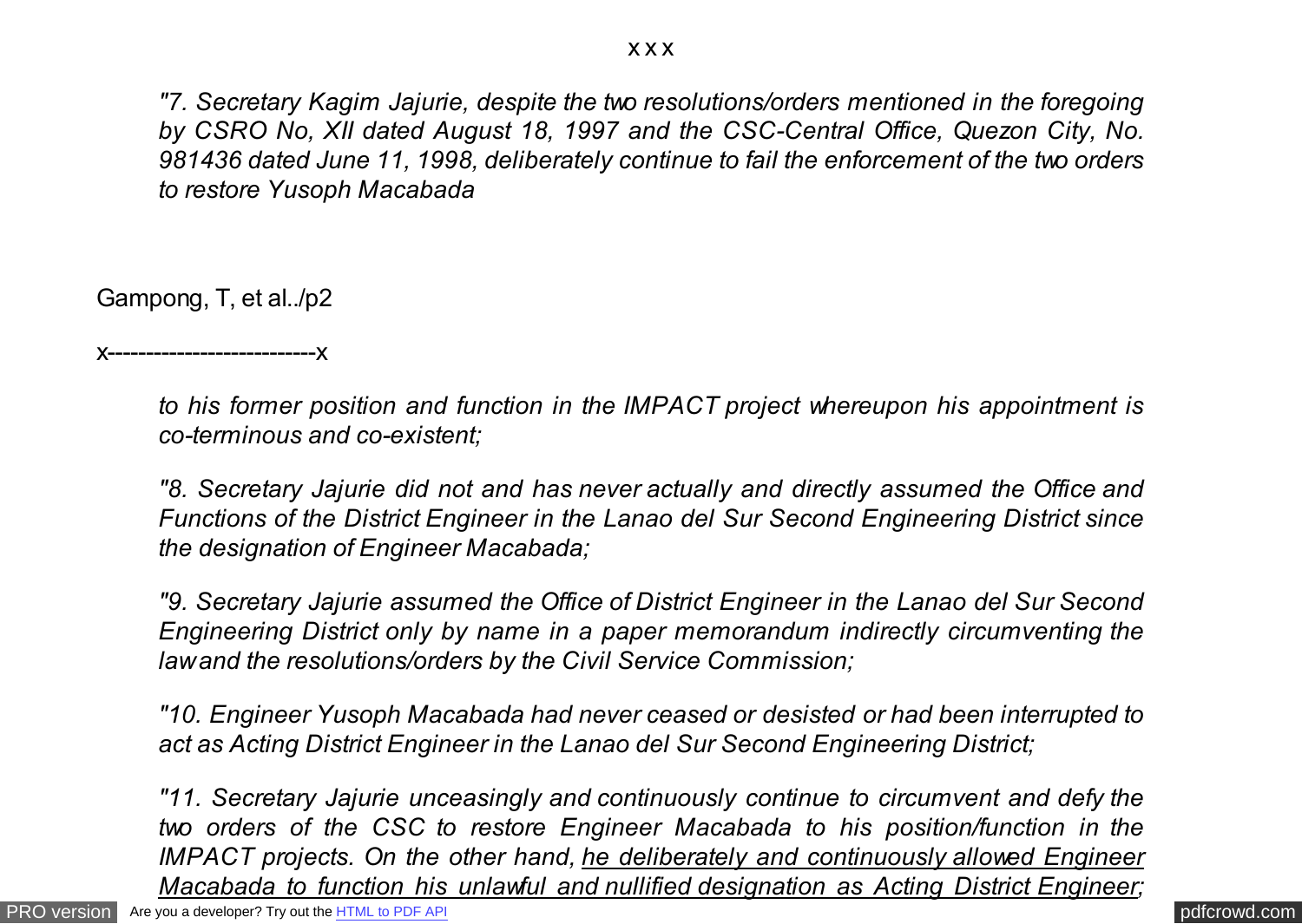*(Underscoring ours)*

*"12. In effect, upon the nullification of the designation Order of Engineer Macabada as acting District Engineer since August 18, 1997 to date, all the Office transactions in the Lanao del Sur Second Engineering District being made and signed by him were highly irregular*�*thus, illegal."*

In his comment, Jajurie stated as follows:

"*In compliance with your request, the undersigned hereunto states his comments on the instant complaint. In so far as the allegations contained therein, there is no mention of any prejudicial effect or injustices to the complainants which proceed from the increased functions of Engineer Macabada, like for instance when he performed as Officer-in-charge to effectuate a particular function of the office promptly, they are not deprived of their rights, benefits and privileges recognized by law and in fact the said complaint never brought out such deprivation on their persons. In other*

Gampong, T, et al../p3

x---------------------------x

*words, the non-observance of the resolutions/orders of the Civil Service Commission by Engineer Macabada did not in any way lessen or deprive them of the rights in which they are entitled to. Nonetheless, the gist of the complaint concerns particularly on the enforcement of the resolutions/orders of the Civil Service Commission. In consonance with this, it is well to point out that the undersigned had already issued an order revoking some specific functions of Engineer Macabada prior to this complaint because of sufficient belief that Engineer Macabada's status become complicated and could not be anymore dispensed with."*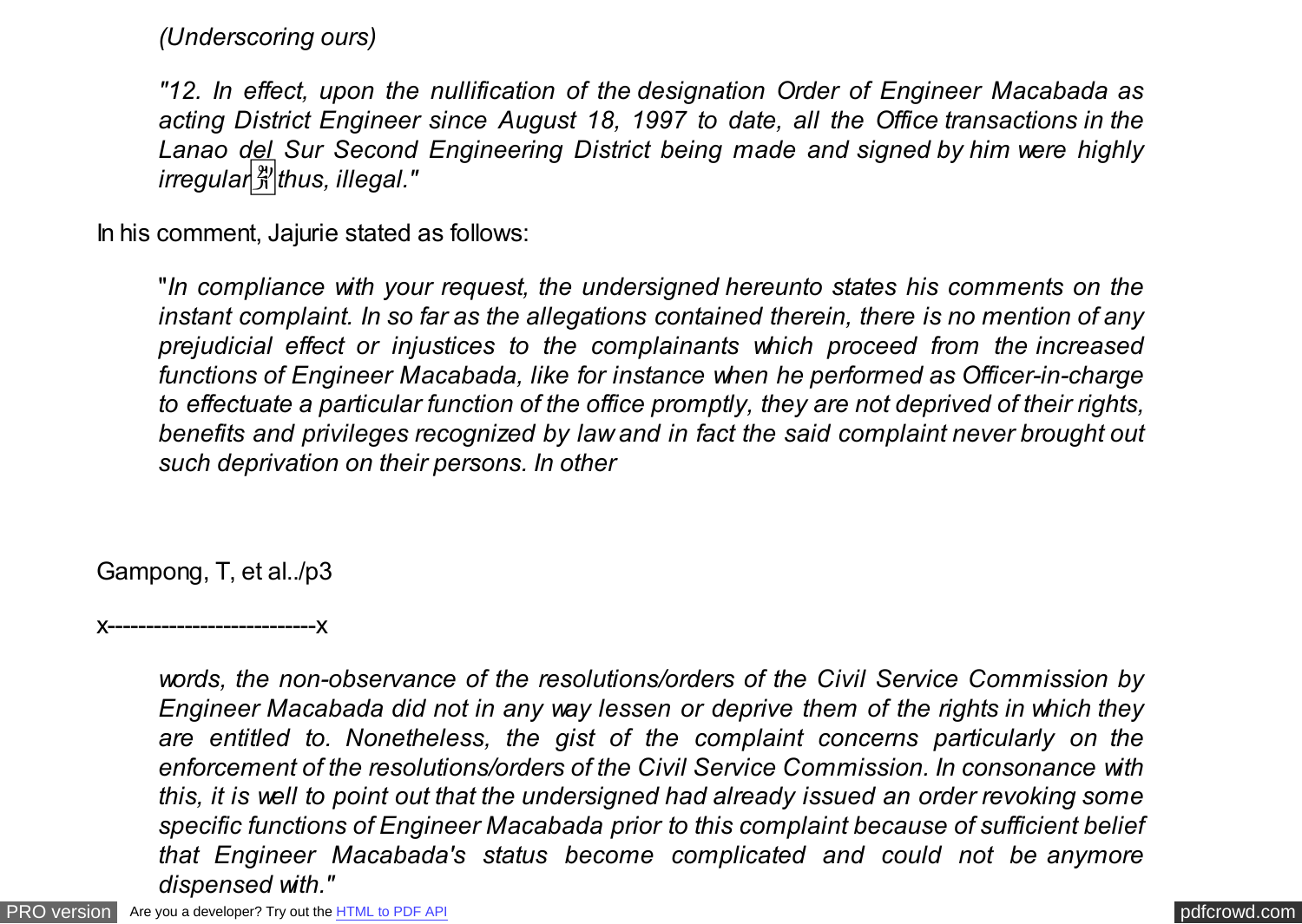Records show that on June 11, 1998, the Commission issued the CSC Resolution No. 98-1436, whereby it held, among other things, that Macabada and Gampong are not categorized as career personnel, they being incumbents of co-terminous positions of Engineer V under the IMPACT project of DPWH-Lanao del Sur. Thus the Commission in the same resolution ruled that they are barred from being designated to career supervisory positions and that they should be restored to their former positions in the project.

On September 11, 1998, the Concerned Employees of the Lanao del Sur Second Engineering District filed the instant complaint, alleging that Jajurie has continuously failed to comply with the directive contained in the aforesaid resolution.

After a revaluation of the records and the representations of the parties, the Commission finds merit in the complaint.

In his comment, Jajurie stated that he already issued a Memorandum revoking the designation of Macabada as Acting District Engineer. However, a perusal of said Memorandum reveals patent contradictions to said statement. Pertinent portions of Jajurie's Memorandum read as follows:

*"In view hereof and effective immediately please be informed that your designation issued on November 4, 1996 as Acting District Engineer and Memorandum Order dated May 29, 1998 as OIC - Area Equipment Engineer is hereby revoked. However, you shall be acting as OFFICE CARETAKER OF LANAO DEL SUR II ENGINEERING DISTRICT AND LANAO DEL SUR AREA II EQUIPMENT SERVICES."*

Gampong, T, et al../p4

x---------------------------x

*"As caretaker, you shall over see and be responsible in the pre-engineering and actual implementation of the infrastructure projects. Furthermore, you shall see to it that*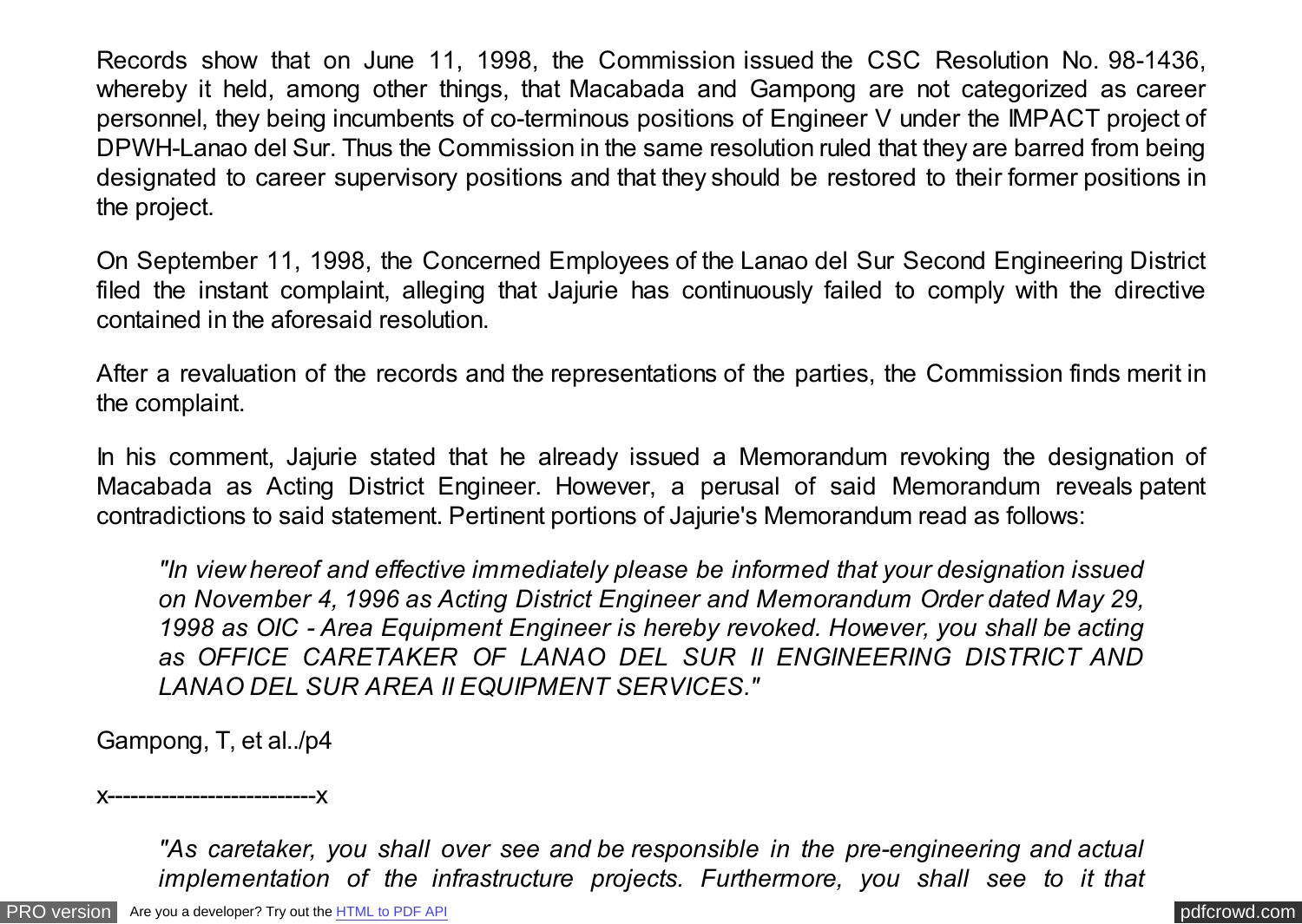*programs and projects of that Office are being implemented in accordance with its specifications. You shall also submit corresponding periodic reports to the undersigned on the extent of the implementation."*

It is clear from the aforequoted memorandum that Macabada would still discharge the functions of an Acting District Engineer since he has been designated as Office Caretaker of the Lanao del Sur Second Engineering District. As Caretaker, he exercises supervision over the projects as well as the career personnel involved therein, which is the situation being sought to be stopped in said resolution. Hence, this is obviously violative and a circumvention of the CSC Resolution No. 98-1436, directing Macabada's restoration to his position of Engineer V (coterminous) under the IMPACT project. The rule barring noncareer employees, such as Macabada, from being designated to supervisory positions in the career service is clear. Changing the nomenclature of the position to which Macabada is being designated to Office Caretaker is not in accordance with said CSC resolution. In fact, it is defiance thereof.

Presiding from the foregoing facts, it is incumbent upon Jajurie to immediately implement said resolution.

**WHEREFORE**, Regional Secretary Kagim H. Jajurie of DPWH-ARMM is hereby directed to immediately restore Yusoph Macabada to his co-terminous position of Engineer V under the IMPACT project of DPWH-Lanao del Sur. The Regional Director of Civil Service Regional Office (CSRO) No. XII is directed to monitor the implementation of this CSC resolution.

Let a copy of this Resolution be furnished the DPWH-Lanao del Sur COA Auditor.

Quezon City, F E B 22 1999

## **THELMA P. GAMINDE**  Commissioner

[PRO version](http://pdfcrowd.com/customize/) Are you a developer? Try out th[e HTML to PDF API](http://pdfcrowd.com/html-to-pdf-api/?ref=pdf) contract the community of the HTML to PDF API [pdfcrowd.com](http://pdfcrowd.com)